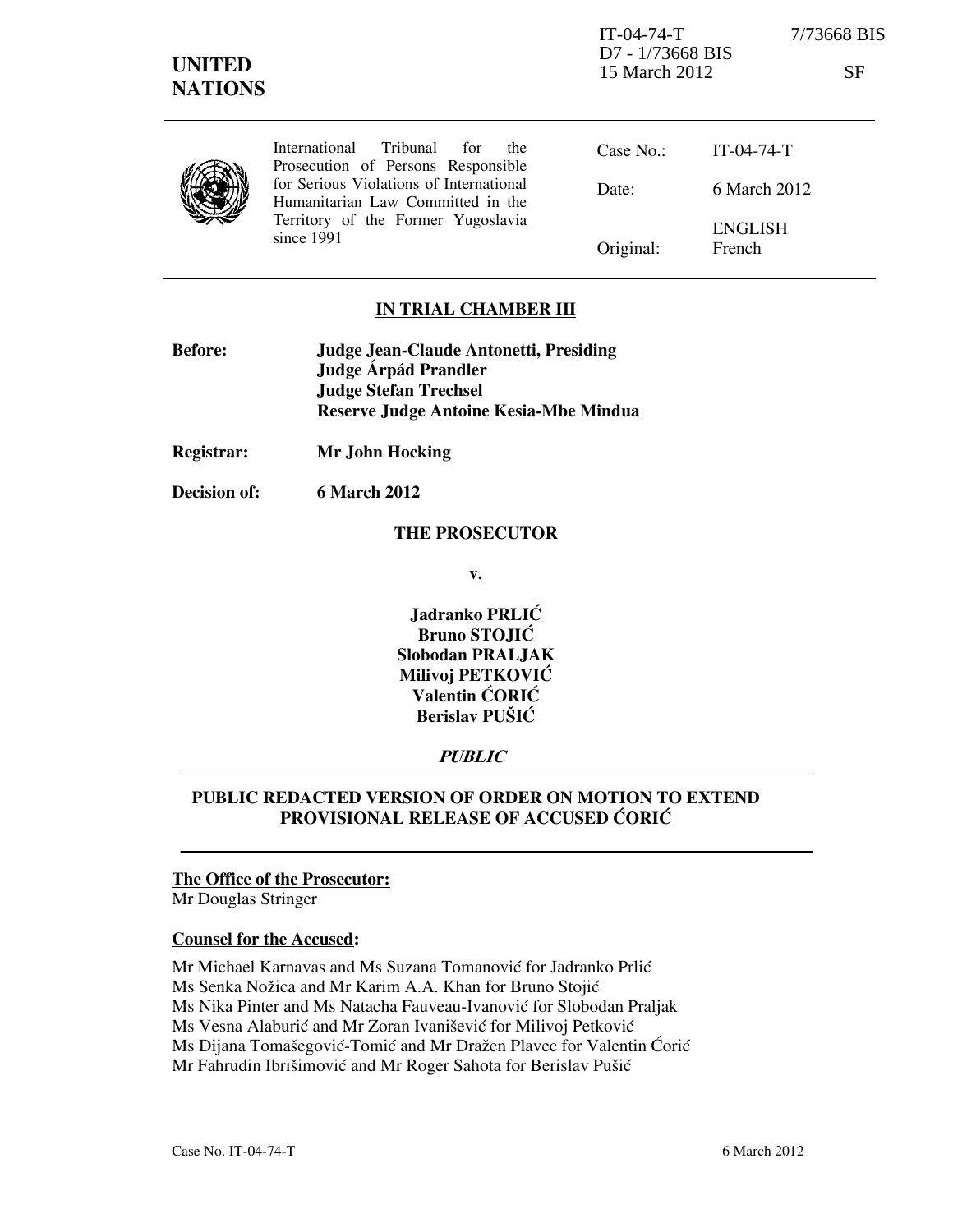TRIAL CHAMBER III ("Chamber") of the International Tribunal for the Prosecution of Persons Responsible for Serious Violations of International Humanitarian Law Committed in the Territory of the Former Yugoslavia since 1991 ("Tribunal"),

**SEIZED** of "Valentin Ćorić's Motion Seeking Renewal of Provisional Release" filed as a confidential and  $ex$  parte document by Counsel for the Accused Valentin Coric ("Accused Ćorić" and "Ćorić Defence") on 24 February 2012 ("Motion"), to which confidential and *ex parte* Annex A is attached, in which the Coric Defence asks the Chamber to extend the provisional release of the Accused Coric indefinitely until delivery of the judgement or, in the alternative, by three months,  $<sup>1</sup>$ </sup>

**NOTING** the "Prosecution Response to Valentin Coric's Motion Seeking Renewal of Provisional Release" filed as a confidential and ex parte document by the Office of the Prosecutor ("Prosecution") on 29 February 2012 ("Response") in which (1) the Prosecution objects to the Motion, (2) requests that a public redacted version of the Motion be ordered and (3) that the Chamber's decision also be issued in a public redacted version, $2$ 

NOTING the "Decision on Valentin Ćorić's Request for Provisional Release", rendered by the Chamber as a confidential and ex parte document with two confidential and ex parte annexes on 29 November 2011, in which the Chamber ordered the provisional release of the Accused Coric [REDACTED] for a limited duration and set out the procedure to be followed for any requests for an extension of the said provisional release ("Decision of 29 November 2011"), $3$ 

NOTING the "Decision on Prosecution Appeal of Decision on Valentin Coric's Provisional Release", rendered by the Duty Judge as a confidential and ex parte document on 20 December 2011, in which the Duty Judge denied the Prosecution's appeal of the Decision of 29 November 2011 and ordered the provisional release of the Accused Ćorić until [REDACTED] ("Decision of 20 December 2011"), $4$ 

 $<sup>1</sup>$  Motion, para. 9 and p. 3.</sup>

<sup>&</sup>lt;sup>2</sup> Response, paras 1, 10 and 11.

 $3$  Decision of 29 November 2011, p. 13 and confidential and *ex parte* Annex 2 to the Decision of 29 November 2011.

<sup>4</sup> Decision of 20 December 2011, para. 22.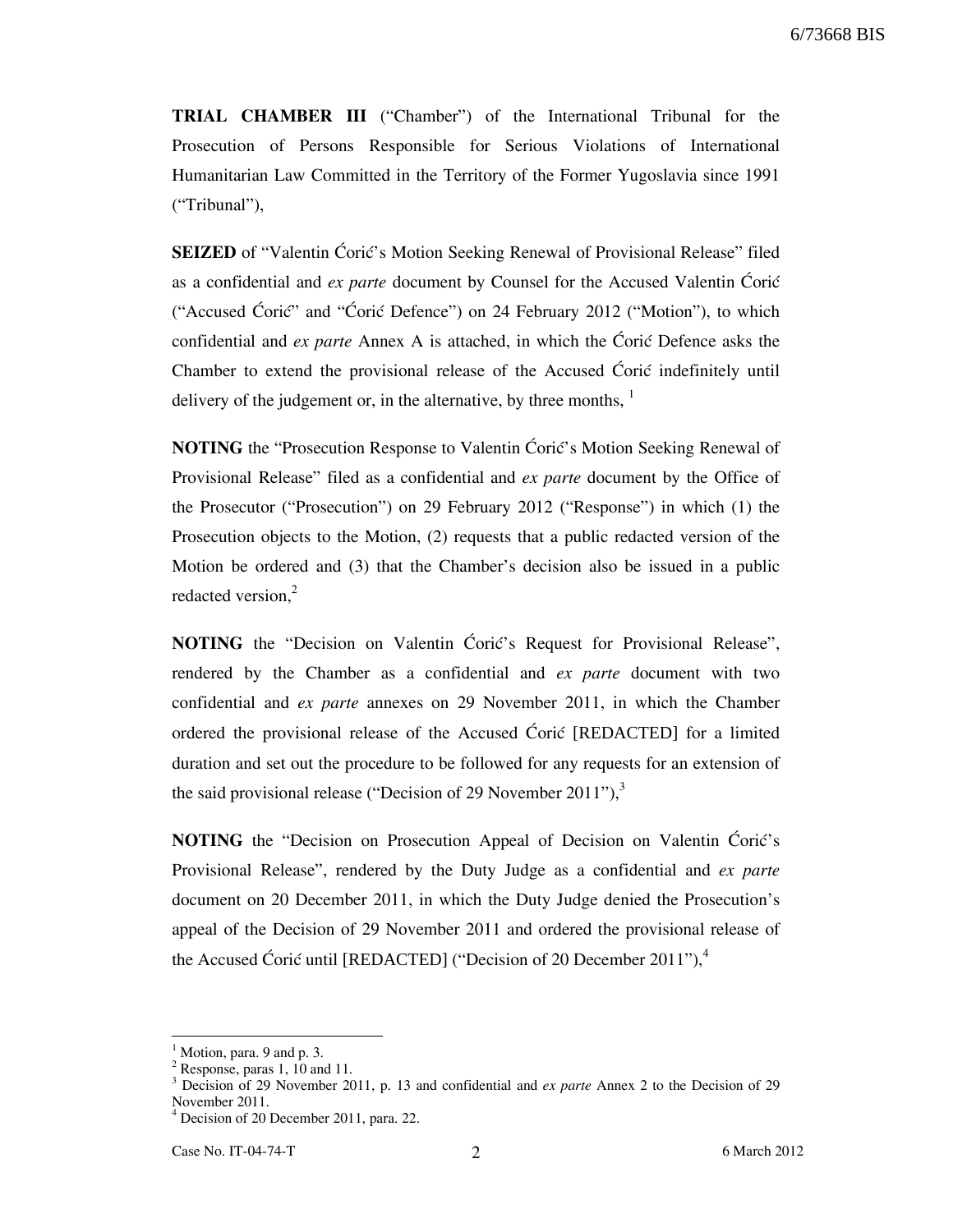5/73668 BIS

NOTING the "Decision on Request for Variation of Conditions of Provisional Release of the Accused Valentin Ćorić", rendered by the Chamber as a confidential and *ex parte* document on 15 February 2012, in which the Chamber denied the request of the Accused Ćorić for a variation of the conditions of his provisional release,

**CONSIDERING** that in the Motion, the Coric Defence submits that sufficiently compelling humanitarian reasons  $exist^5$  and that the conditions under Rule 65 of the Rules of Procedure and Evidence ("Rules") have been fully met, thereby justifying an extension of the provisional release of the Accused Ćorić,<sup>6</sup>

**CONSIDERING** that the Coric Defence argues that during his release, the Accused Coric adhered to all the conditions set out by the Chamber in the Decision of  $29$ November 2011;<sup>7</sup> that the Government of Croatia has once again provided guarantees ensuring the appearance of the Accused Ćorić;<sup>8</sup> that no other conditions have arisen that would invalidate the Chamber's findings in the original decision to provisionally release the Accused Coric, that the provisional release of the Accused Coric continues to be justified, $9$  and, finally, that since the Chamber has not scheduled any hearings in the next three months the Accused Coric is not required to be present at the Tribunal. $10<sup>10</sup>$ 

CONSIDERING that, in support of its Response, the Prosecution alleges that the ]ori} Defence failed to adequately specify which sufficiently compelling humanitarian reasons justify extending his provisional release, thereby making it impossible for the Chamber to exercise its discretionary power,  $11$ 

CONSIDERING that the Prosecution also submits that the Chamber cannot grant provisional release to the Accused Coric until delivery of the judgement and recalls that the Chamber already ruled on this issue when it stated that if it were to grant provisional release for an indefinite period, it would not be able to determine the risk

 $<sup>5</sup>$  Motion, paras 6 and 8; p. 3.</sup>

 $<sup>6</sup>$  Motion, pp. 1 and 3</sup>

<sup>&</sup>lt;sup>7</sup> Motion, para. 4.

<sup>8</sup> Motion, para. 5 and Annex A.

<sup>&</sup>lt;sup>9</sup> Motion, para. 7.

<sup>&</sup>lt;sup>10</sup> Motion, para. 10.

 $11$  Response, paras 1 and 2.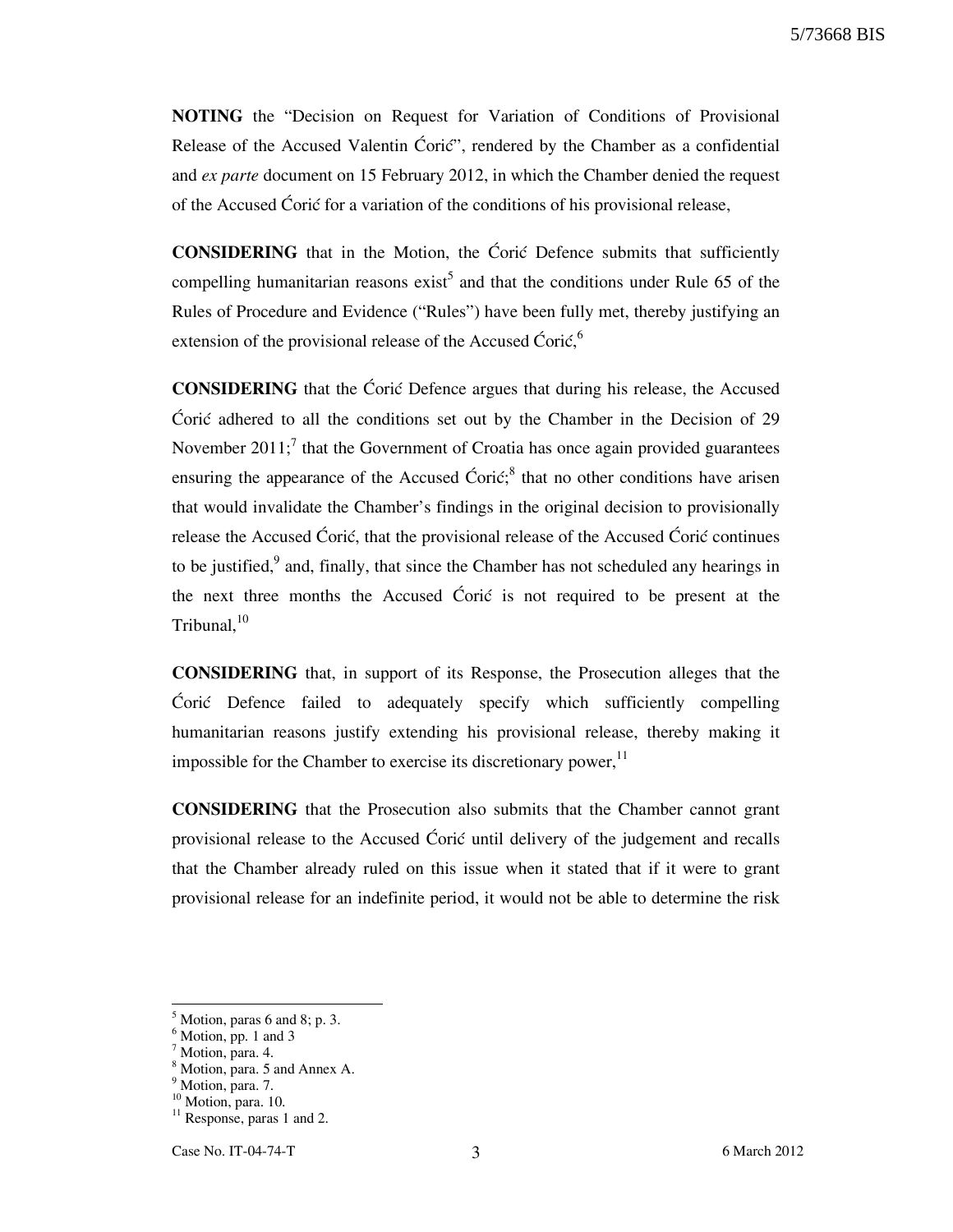of flight;<sup>12</sup> that, consequently, regarding this issue the Motion is equivalent to a request for reconsideration, for which there are no grounds, $^{13}$ 

CONSIDERING that the Prosecution argues, amongst other things, that extending the provisional release by three months would negatively impact the credibility of the Tribunal, the proper administration of justice and, notably, the witnesses and victims and this would not be assuaged by the Chamber's security measures;<sup>14</sup> that this extended release is contrary to the Tribunal's goal of contributing to stability in the former Yugoslavia, <sup>15</sup>

CONSIDERING that the Prosecution alleges furthermore that the Chamber should indicate when it expects to render the judgement in the present case so as to be able to justify an extension of the Accused's provisional release;<sup>16</sup> that in this respect, the principle of a presumption of innocence cannot exclusively serve as a basis for a decision on provisional release and there is no right to a "court recess" provisional release,<sup>17</sup>

CONSIDERING that the Prosecution submits that in its final trial brief, it presented ample evidence against the Accused Coric on the basis of which it requested a sentence of 35 years and that, in light of the evidence it must have analysed by now, the Chamber should be able to determine whether extending the Accused's release is justified; that if the Accused Ćorić is convicted by the Chamber, he would not be prejudiced by his return to detention,  $18$ 

CONSIDERING that the Chamber notes that in its letter of 16 February 2012, the Government of the Republic of Croatia provided assurances to guarantee that, if the Chamber extended his provisional release, the Accused Coric would not influence or endanger victims, witnesses or any other person during his provisional release and would return to The Hague on the date ordered by the Chamber,<sup>19</sup>

 $12$  Response, para. 3.

<sup>&</sup>lt;sup>13</sup> Motion, para. 3.

 $14$  Response, paras 4-6.

<sup>&</sup>lt;sup>15</sup> Response, para. 5.

<sup>&</sup>lt;sup>16</sup> Response, para. 7.

<sup>&</sup>lt;sup>17</sup> Response, para. 8.

<sup>18</sup> Response, para. 9.

<sup>&</sup>lt;sup>19</sup> Motion, confidential and *ex parte* Annex A.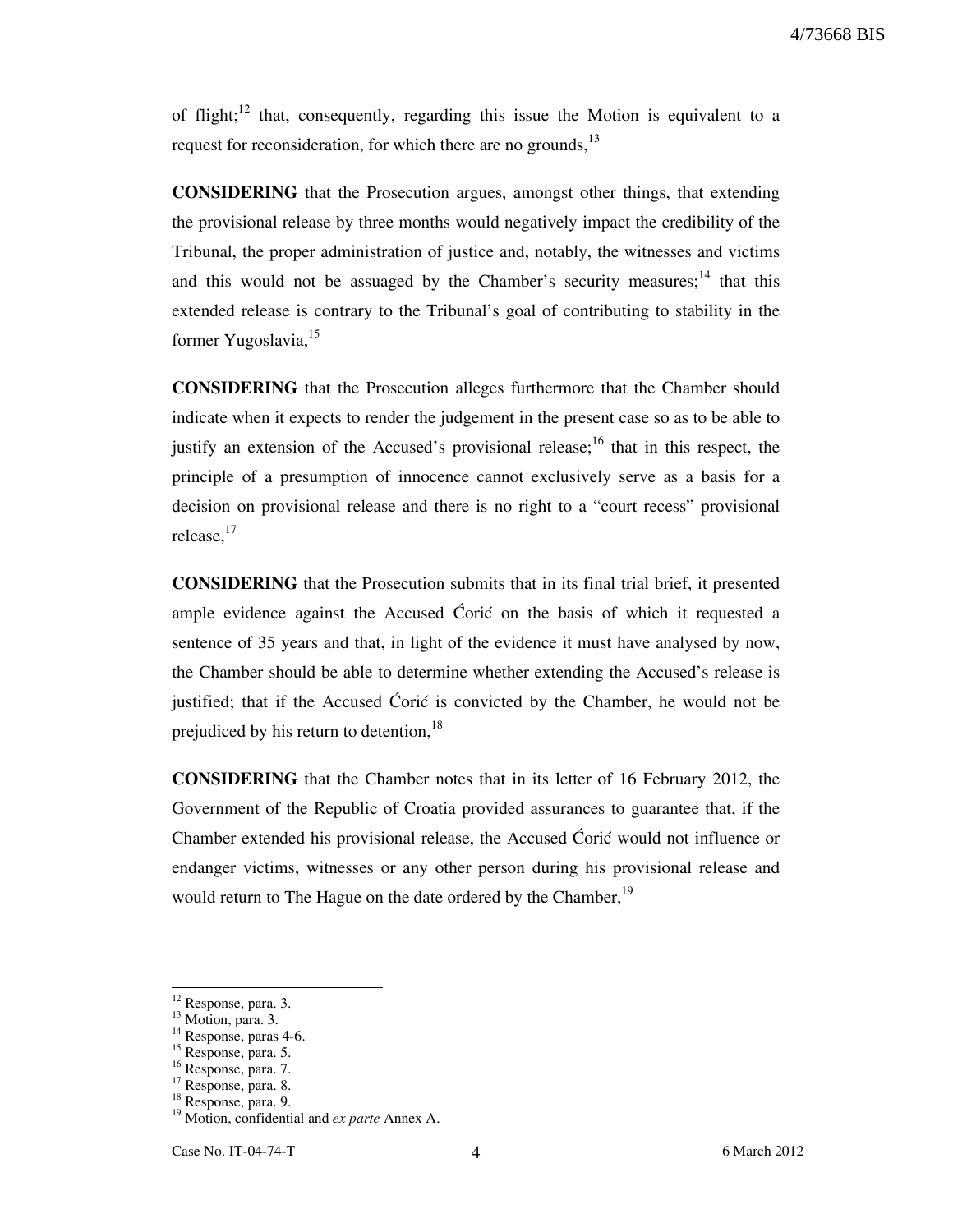3/73668 BIS

CONSIDERING that the Chamber notes in light of the reports submitted by the Croatian authorities pursuant to the Decision of 29 November 2011 that the Accused Corić has complied with the conditions of his provisional release,

CONSIDERING that, in light of the above, the Chamber is satisfied that, should his provisional release be extended, the Accused Ćorić would return to the United Nations Detention Unit; that he would not endanger victims, witnesses or any other person and that, consequently, the conditions under Rule 65 (B) of the Rules have been met,

CONSIDERING that, with regard to the Prosecution's argument that an extended provisional release of the Accused Coric would negatively impact the Tribunal's goal of contributing to stability in the former Yugoslavia,  $2^{\circ}$  the Chamber recalls the "Ordonnance relative à la demande de prolongation de la mise en liberté provisoire de l'Accusé Jadranko Prlic<sup>o</sup>, rendered as a public document on 29 February 2012 ("Order of 29 February 2012"), in which it deemed that the Tribunal contributed to stability in the former Yugoslavia by prosecuting persons accused of having committed crimes in the region and that, with that goal in mind, the decision on whether to extend the provisional release requested in the Motion must be made by respecting the conditions of the Statute, the Rules and the case-law of the Appeals Chamber which guarantee the fairness of the trial, $^{21}$ 

CONSIDERING that, with respect to the argument that the Prosecution seems to raise that the Chamber must already know, after a year of deliberation, whether the Accused Coric is guilty or not and should base its decision on whether to extend the Accused's release on this finding,  $^{22}$  the Chamber also deems it necessary to refer to its Order of 29 February 2012 in which it notably reminded the Prosecution of the principle of respecting the presumption of innocence,  $^{23}$ 

CONSIDERING that the Chamber deems that the Prosecution has not provided facts in support of its argument that an extended provisional release would negatively impact victims and witnesses even though there is nothing to indicate that this may have occurred during the previous provisional releases of the Accused Coric, or in general within the present case,

 $20$  Response, para. 5.

 $21$  Order of 29 February 2012, p. 4.

 $22$  Response, para. 9.

 $2^3$  Order of 29 February 2012, pp. 4 and 5.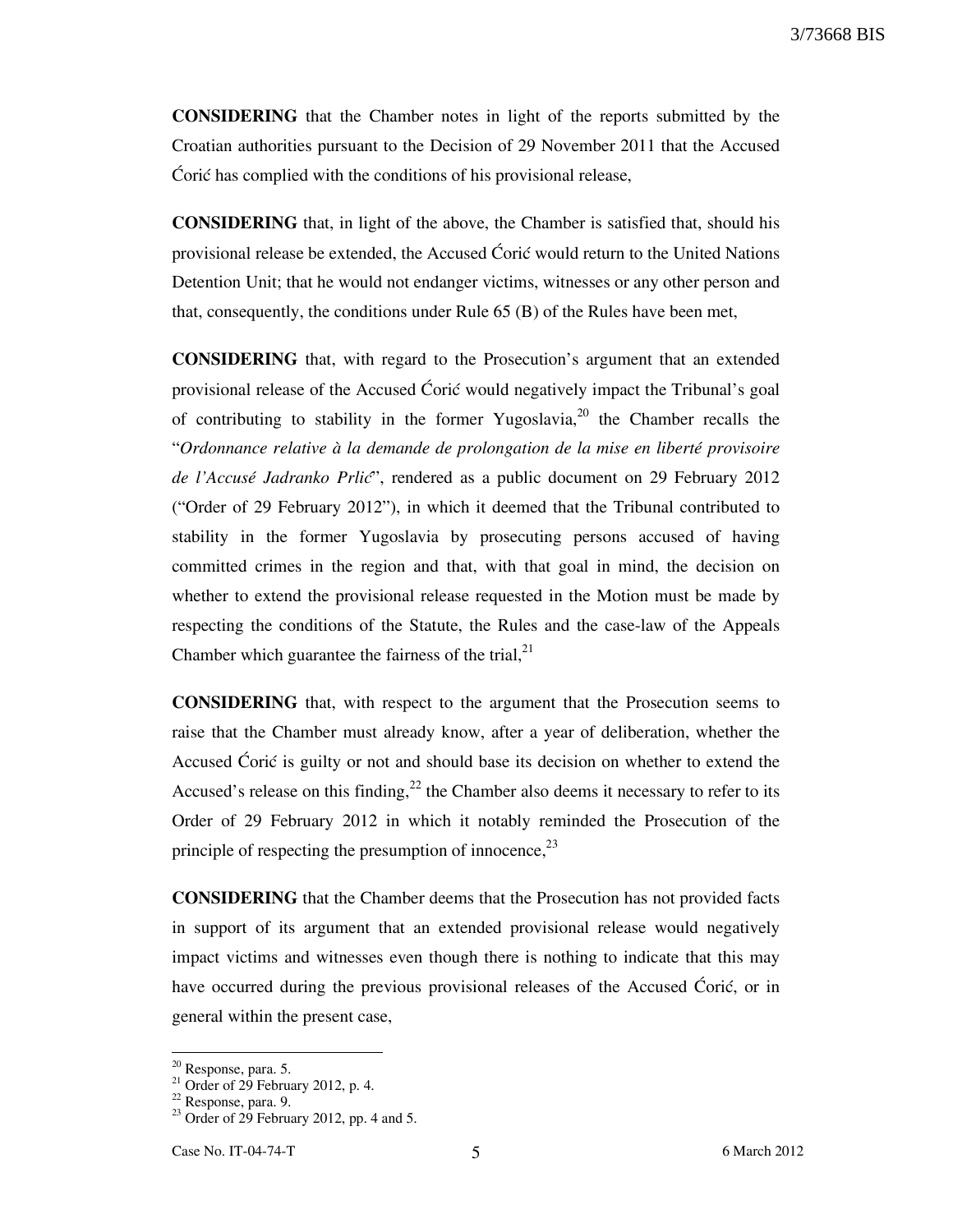CONSIDERING that the Chamber recalls the amendment to Rule 65 (B) of the Rules on 20 October 2011 and deems that, consequently, it will not consider the argument raised by the Coric Defence concerning sufficiently compelling humanitarian reasons,

**CONSIDERING**, consequently, that it is not necessary to render this decision  $ex$ parte,

CONSIDERING that, in light of the foregoing, the Chamber deems that extending the provisional release of the Accused Coric for a limited period and under the same conditions as those set out in the Decision of 29 November 2011, namely a provisional release granted under strict measures such as 24-hour surveillance by clearly identifiable authorities and confined to the city of [REDACTED], would enable the Chamber to keep control over the said release,

CONSIDERING, finally, that the Chamber does not deem it necessary to order the Coric Defence to file a public redacted version of the Motion and deems that a public redacted version of the present Decision is sufficient to meet the requirements of transparency and the public character of the proceedings,

#### FOR THE FOREGOING REASONS,

PURSUANT TO Rule 65 (B) of the Rules,

PARTIALLY GRANTS the Motion,

**ORDERS** an extension of the provisional release of the Accused Coric until [REDACTED],

ORDERS that the conditions renewing the present provisional release pursuant to Rule 65 (B) of the Rules set out in confidential and ex parte Annex 1 to the Decision of 29 November 2011 apply *mutatis mutandis* to all motions that the Accused Corié wishes to make,

#### AND